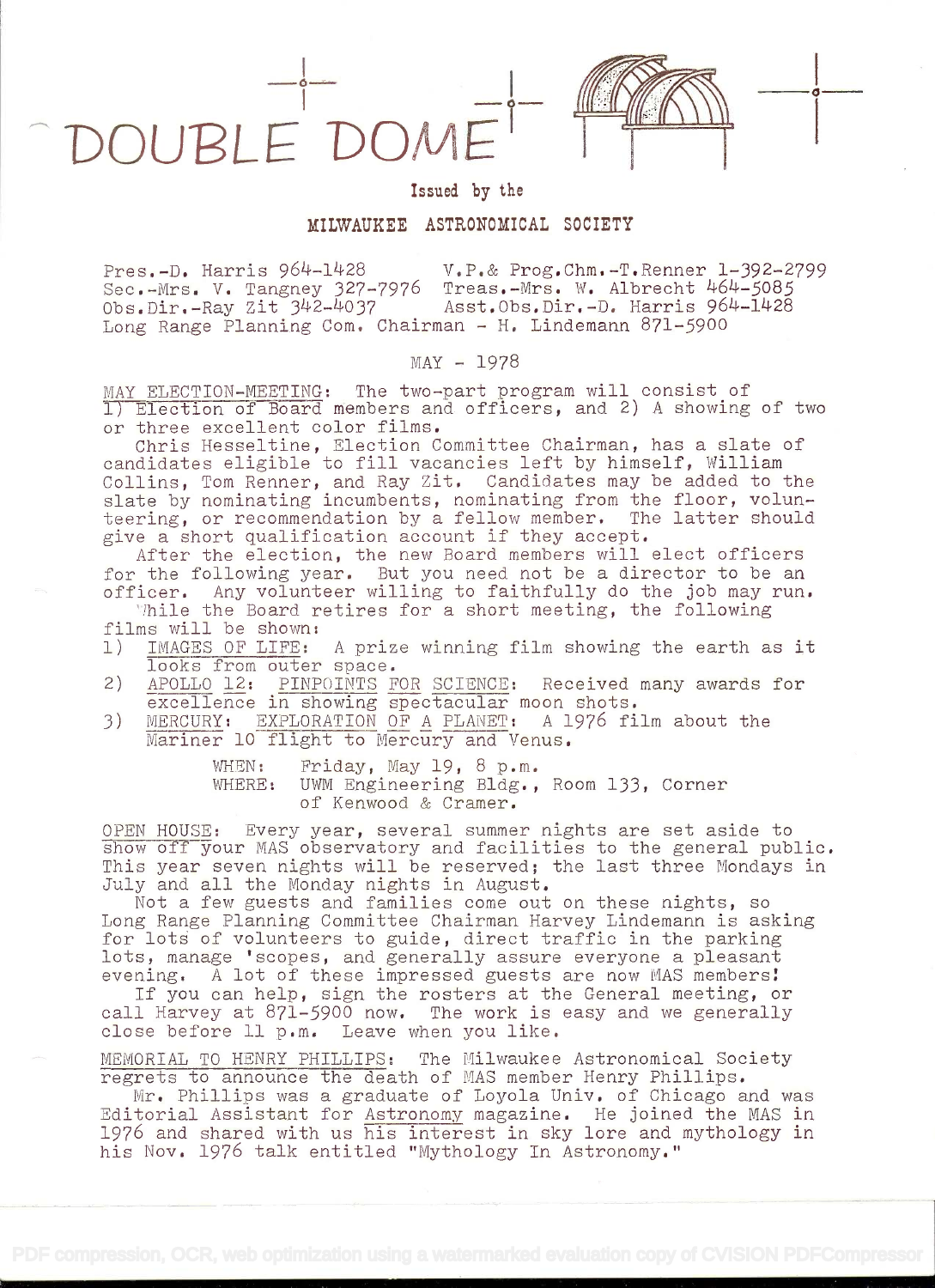NEW MEMBERS! The Milwaukee Astronomical Society welcomes MR. & MRS. EDWARD RYCZEK of Milwaukee. Interests: General astronomy, especially constellations and bright stars.

CONVENTIONS:<br>
MATIONAL CONVENTION OF THE ASTRONOMICAL LEAGUE. June 29-July 1.<br>
will be held at the Sheraton Inn in Madison. See your Feb. REFLECTOR for complete details, or call 933-3052.

\* \* \*

AMERICAN ASSOCIATION OF VARIABLE STAR OBSERVERS. June 2-4. 'ill meet at University of Michigan's Rackam Hall, Ann Arbor, Mich. Features a celebration for longtime observers and a tour. Contact Janet Mattei, AAVSO, 187 Concord Av., Cambridge, Mass. 02138, or call Ray Zit 342-4O37,

THE SECOND ANNUAL FLEA MARKET will take place Sat. and Sun., Jun. <sup>3</sup>and 4 from 9 to 5 at the Observatory, rain or shine.

In addition to a lot of donated goods to sell, a lot of people are needed to help with arranging, pricing, clerking, or whatever it takes to make the sale a success.

The purpose of the sale is to raise money for the 26" Telescope. Spearheading the effort are Lawrence Burazin (481-4852) and Francisco Roldan (762-5665). If you have anything worthwhile and salable bring it to the observatory Sat. or Sun. May 27, 28 between <sup>9</sup>and 5. If you need pick-up call the above numbers. You may also bring your items out on the days of the sale. Consignments are welcome too.

COMING EVENTS:

 $\sim$ 

- <sup>o</sup>Fri., May 19 Light Pollution, 6:45 p.m.; General Election Meeting 8 p.m. UWM Engrg. Bldg., Room 133.
- <sup>o</sup>Fri., May 19 Board Meeting, during General Election Meeting.
- o Sat. & Sun., May 27 & 28 Flea market item collection.  $9-5$  at the observatory.
- o Sat. & Sun., Jun.  $3 \& 4$  Flea market sale. 9-5 at the observatory.
- o Sat. & Sun., Jun.  $3 \& 4$  AAVSO Convention. Ann Arbor, Michigan.
- o Wed., Jun.  $7 -$  Staff Meeting. Call 342-4037 first.
- O Sun., Jun. 25 Annual MAS picnic at the observatory.
- <sup>o</sup>Thu., Fri., Sat., June 29, 30, Jul. 1. Astronomical League National Convention. Sheraton Inn, Madison, Wisconsin.

25" TELESCOPE FUND INCREASES: Mike Zahorik contributed \$50 from sale of old newspaper. Another \$45 was given by the Gake brothers from the sale of left-over rummage sale items.

Francisco Roldan has iron-on MAS patches for sale. See him at the General Meeting. Proceeds will go to the 26" Fund.

William Collins informed us at the last meeting that the 26" brochures are very nearly ready for distribution. Pray for an overwhelming response. Incidently, your pledges are now being accepted.

WANTED:  $\frac{1}{2}$ " or 6" reflector, or 2.4" or 3" refractor, for a 10 year old boy interested in astronomy. Please call Frank Levar,<br>1301 W. Puetz Rd., Oak Creek 53154 (762-0547).